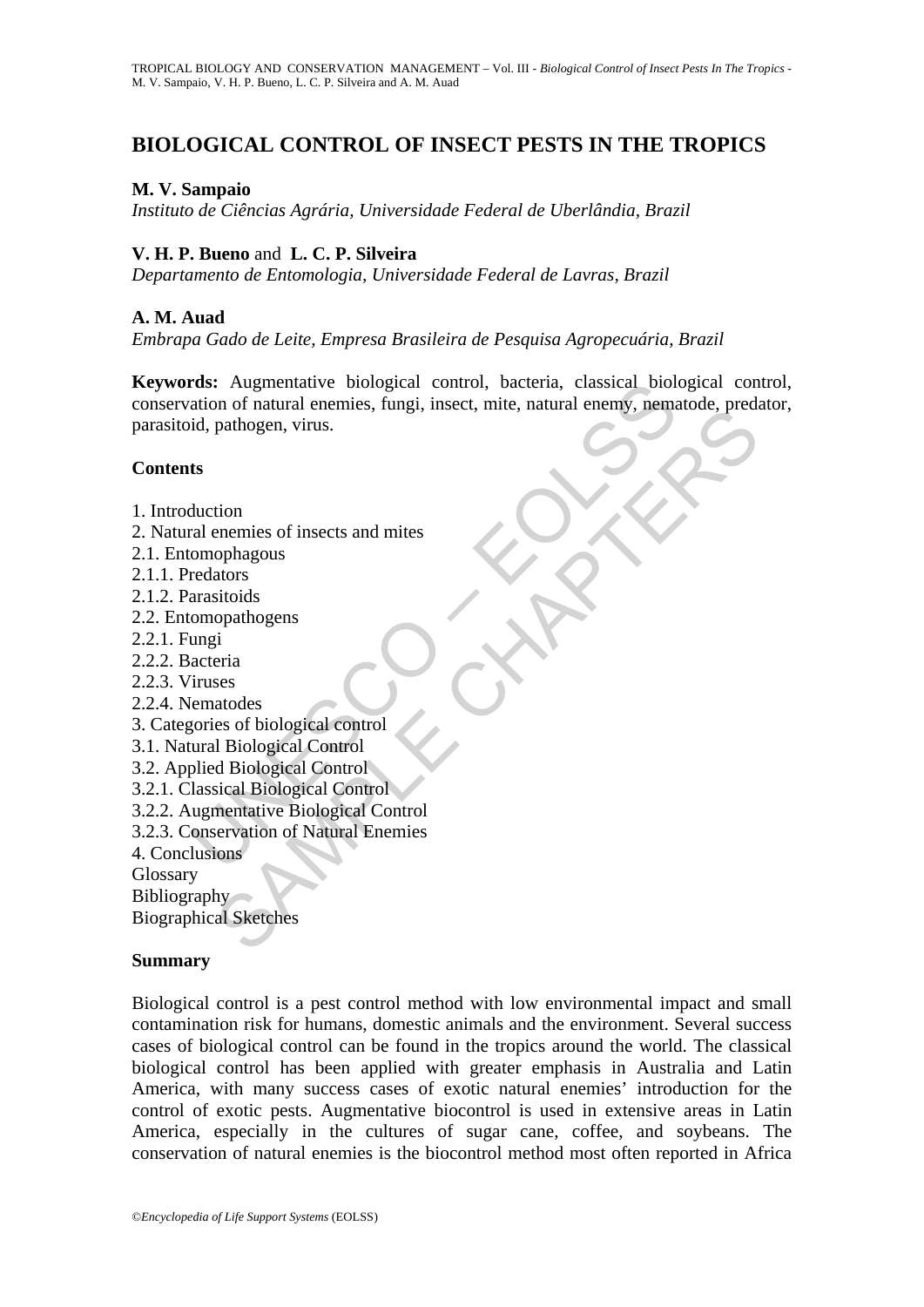and Asia, where most of the major pests are native, as well as their natural enemies. Although the use of biological control encompasses large areas in every continent with tropical climate, there is a much greater use potential than what has been employed. Many exotic pests are possible targets for the classical biological control. The augmentative biological control is used only in few cultures and for a limited number of pests, and deserves greater attention. Tropical diversity is very large, indicating a source for the conservation of natural enemies. Greater popular appeal and the implementation of policies are required for a greater expression of biocontrol of insect pests in the tropics. Biological control is environmentally sound, effective on the long term and sustainable; therefore, it is the best control option.

## **1. Introduction**

duction<br>cal control is a natural phenomenon of plant and animal regu<br>enemies. In the case of pest insect and mite control, the major r<br>insects, known as entomophagous, or microorganisms, the enti-<br>ntomophagous group is rep ction<br>control is a natural phenomenon of plant and animal regulation by<br>miniss. In the case of pest insect and mite control, the major natural ene<br>nesects, known as entomophagous, or microorganisms, the entomopathog<br>nophag Biological control is a natural phenomenon of plant and animal regulation by their natural enemies. In the case of pest insect and mite control, the major natural enemies are other insects, known as entomophagous, or microorganisms, the entomopathogens. The entomophagous group is represented by predators and parasitoids. The entomopathogens are represented by fungi, bacteria and viruses. The populations of natural enemies and their hosts and prey tend to maintain an equilibrium in nature, and the population density of one group depends on the other's density. However, in agricultural systems, the characteristic of low vegetable diversity and the formation of temporary systems, such as in annual crops, could be unfavorable for this equilibrium. Once this balance is broken, phytophagous insects and mites tend to reach high population densities, causing losses to the farmers. Although the use of high environmental impact techniques for the control of insect and mite pests, with the use of chemical pesticides, can present high immediate efficacy, they also present collateral effects. Insecticides and mitecides, besides being toxic for the pest organisms, are toxic to natural enemies and vertebrates, such man and domestic animals. The use of subsequent applications, oftentimes excessive, there is a trend of decreasing the natural enemies' populations in the crops even more, worsening the damage caused by the pests. The contamination of the water table, farmers and the feedstock produced are serious problems, frequently caused the toxic action of chemical insecticides in the tropics.

Biological control is a tool used in Integrated Pest Management (IPM) for several field agricultural systems and in protected crops systems. This technology is economically viable, of low environmental impact, and does not present risks of environmental contamination. It does not present risks for human health nor for domestic animals. Moreover, it presents great potential of use on the control of disease vectors, such as dengue fever and yellow fever, which abound in tropical regions throughout the world. Although it presents so many advantages, this technique is relatively little used in tropical regions, where chemical control still performs the major role in pest control.

## **2. Natural Enemies of Insects and Mites**

From the economic standpoint, an effective natural enemy is the one capable of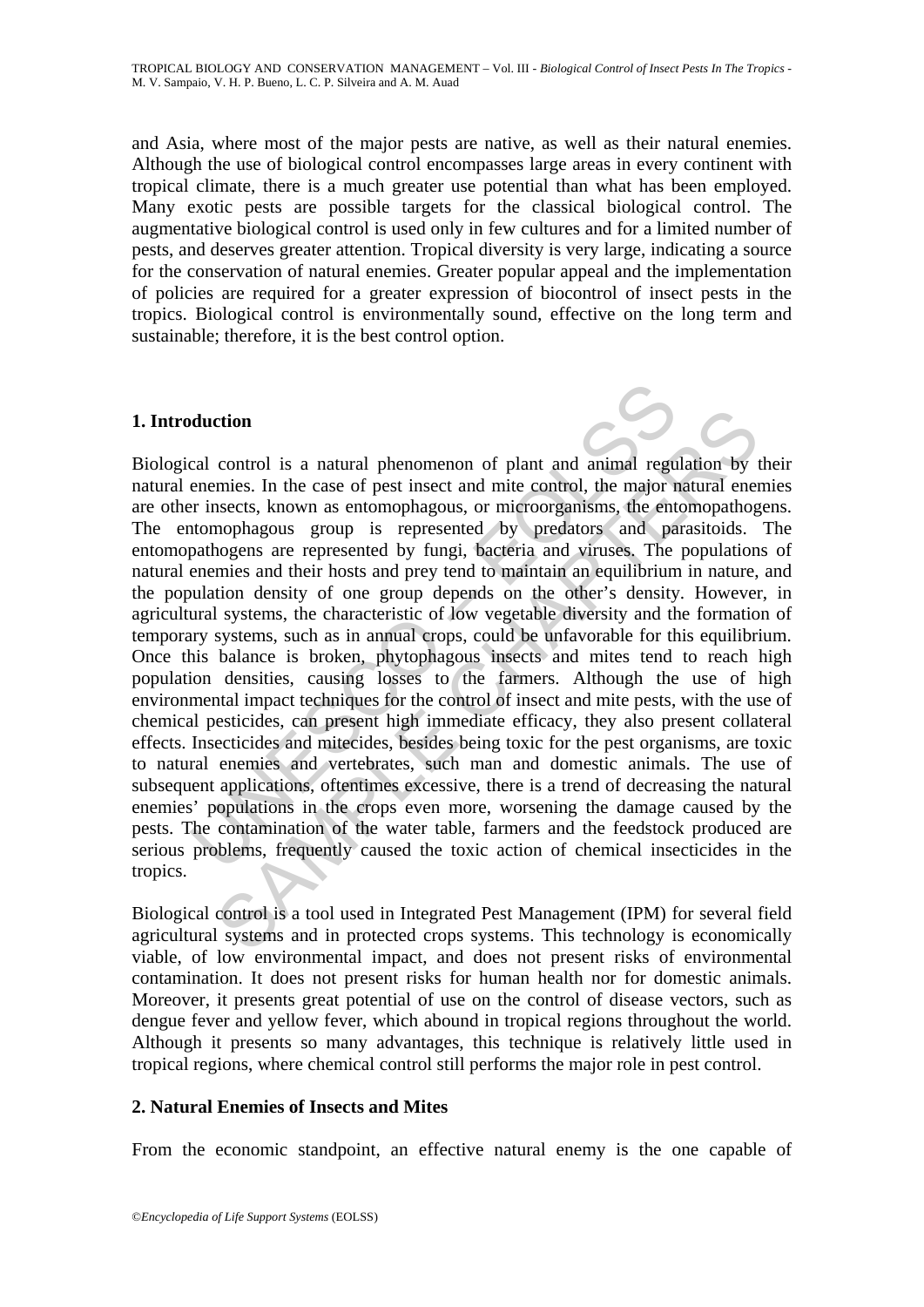regulating the population density of a pest, maintaining it below the economic damage level established for a given crop. In general, the most effective natural enemies should present the following characteristics: adaptability to environmental physical conditions changes; a certain specificity degree to a given host/prey; high capacity of population increase in relation to its host/prey; high searching capacity, especially at low densities of host/prey; seasonal synchronization with its host/prey and the ability to survive in the absence of the host/prey; and ability to change its action as function of its own density and that of the host/prey, i.e., to demonstrate reciprocal density.

Although mistakenly used as synonyms, the terms control and regulation refer to different processes and have different effects on populations. Control refers to suppression factors, which destroy a fixed percentage of the population regardless of its density. For example, the effect of a rain would eliminate (hypothetically) 80% of an aphid population, regardless if its density is 10 thousand or one million/ha; the same is expected with the use of an insecticide for pest control. Thus, a population could be quickly and substantially reduced with the use of this control; however, the control effects are short in duration and followed by a speedy resurgence of the pest.

Sometably, when the study at method and the population reactors, when the population, regardless if its density is 10 thousand or one million' of ortherical opulation, regardless if its density is 10 thousand or one milli identical controllation, regardless if its density is 10 thousand or one million/ha; the same video displantially reduced with the use of this control. Thus, a population could substantially reduced with the use of this co In contrast, regulation includes the effect of environmental factors, with an action determined by the population density, i.e., a greater percentage of the population is destroyed when the population increases and vice-versa. For example, as a pest population increases, also the availability of food resources and or reproduction places for the regulating factor (natural enemy) increases, which allows the enemy to increase its own population. This increase of the natural enemy brings as a consequence an increase in pest mortality percentage, as a result of parasitism or predation, until it reaches a certain maximum level (natural enemies tend not to eliminate 100% of their hosts/preys); inversely, when the pest population decreases, the density of the natural enemy also decreases as a result of the effects of food shortage, dispersion and other factors, which results in a decrease in the percentage of pest mortality by the natural enemy. This process assures the non extinction of the host/prey, which avoids the extinction of the parasitoid, predator or pathogen. Thus, the regulator factor is perfectly inserted within the context of pest biological control.

# **2.1. Entomophagous**

All animals that feed on insects, such as birds, frogs, lizards, are considered entomophagous. All of them have a role in insect population regulation and the quantification of the impact of each one of these enemies in nature is rather difficult. However, in agricultural systems, the major entomophagous natural enemies of insect and mite pests are other insects and mites.

## **2.1.1. Predators**

By definition, predators are free living organisms, usually greater than their prey, and require several individuals to complete their life cycle, which are externally attacked and devoured. However, when predator insects and mites are mentioned, some changes must be made on the definition: the size of the predator in relation to prey is variable, since, though not usual for arthropods to attack in schools to dominate larger prey than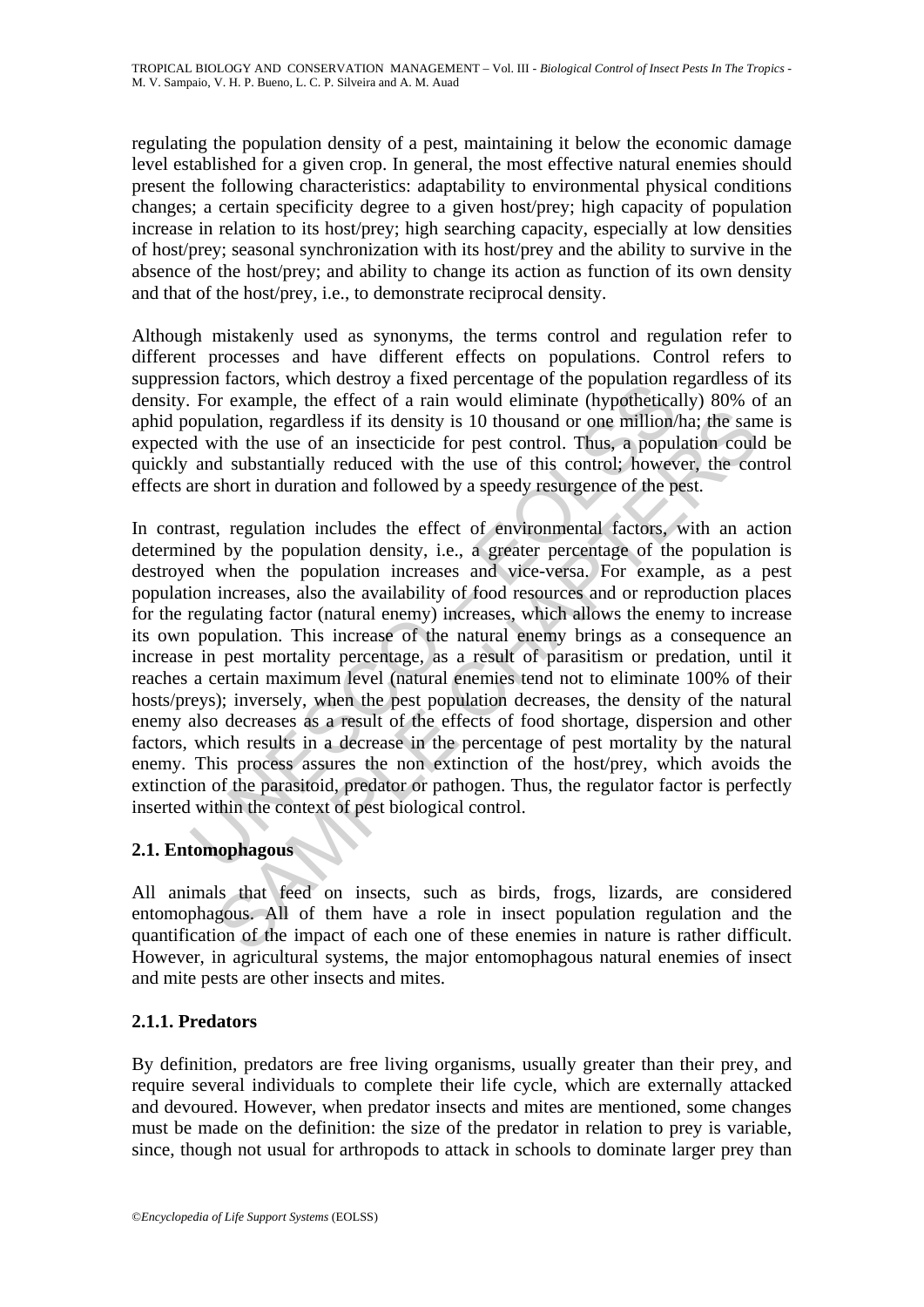each individual, it is extremely common for them to have some tools to facilitate predation. Therefore, insects which are relatively smaller than their prey can dominate them, depending on the modifications that they present. Several insects and mites are predators during their whole life cycle. However, some insects do so only during the juvenile stage or during their adulthood. Predators are basically chewers or suckers, but there can be combinations of these habits, as will be shown shortly. In general, predators can be considered generalists in relation to their prey. There are exceptions, but one predator usually hunts the most abundant insects, the most easily captured and managed that they can find in any environment.

meso, poesine algo and trippin precuators, oreaaning unough gims, pelant fliers, capturing their prey at the borders of unpolluted lake<br>uring the day. Nymphs and adults of the order Mantodea (Prayir<br>t generalist hunters, h ing the day. Nymphs and adults of the order Mantodea (Praying mantids)<br>generalist hunters, hiding on leaves and inflorescences, and present<br>on in their appearance, behavior and front legs to facilitate capturing<br>per ender Some insect Orders are almost exclusively of predators. The order Odonata (Dragonflies), present aquatic nymph predators, breathing through gills, and the adults are excellent fliers, capturing their prey at the borders of unpolluted lakes, and in open fields during the day. Nymphs and adults of the order Mantodea (Praying mantids) are excellent generalist hunters, hiding on leaves and inflorescences, and presenting modification in their appearance, behavior and front legs to facilitate capturing the preys. In the order Neuroptera (Lacewings) all the larvae are predators, while the adults of some species feed on pollen and nectar. Many mite species in several species are predators. Predator mites are important natural enemies of other mites, and the family Phytoseidae is the most used in biocontrol of pest mites.

In order to save energy, many predators adopt the sit and wait behavior, or the ambush. In this case, they look for places in the environment where they can stay still, observing around themselves and waiting for the passing of potential prey. This behavior maximizes energy economy, but minimized time use, since the chosen location may not have the resources required, implying in a fruitless wait. Preys of this type of predator have as defense habit the hiding habit.

Several predators adopt this foraging strategy, such as the Odonata nymphs. They remain submerged near the water surface, attached to the vegetation, waiting for their prey to pass with the water flow. If a prey passes near enough, it will be captured. Odonata adults, as well as those of Diptera, in the family Asilidae (Robber flies), have similar behavior, however, in the air. They remain sitting on leaves or twigs that allow them wide view and, with their excellent vision and flight ability, make a short and quick attack on the passing prey, at a reachable distance.

One impressive strategy found in many sit-and-wait predators is crypsis, or camouflage. It serves to make the predator invisible to their own natural enemies, especially birds (which have excellent eyesight), and also to disguise themselves and not be perceived by their prey. Predators can have the appearance of uninteresting objects for the prey, such as live or dead leaves, twigs, branches, gravel, tree bark and other shapes. They also can present attractive forms, such as flowers, attracting the prey to them. In either case, a notable example are the praying mantids, which remain disguised in the prey habitat, waiting. With their excellent vision, they perceive the incoming of a potential prey, and only attack when the distance is so short that a single "assault" will be enough to catch them, without running or flying, that is, with minimum energy expenditure. That requires important changes in the front legs, as will be seen shortly.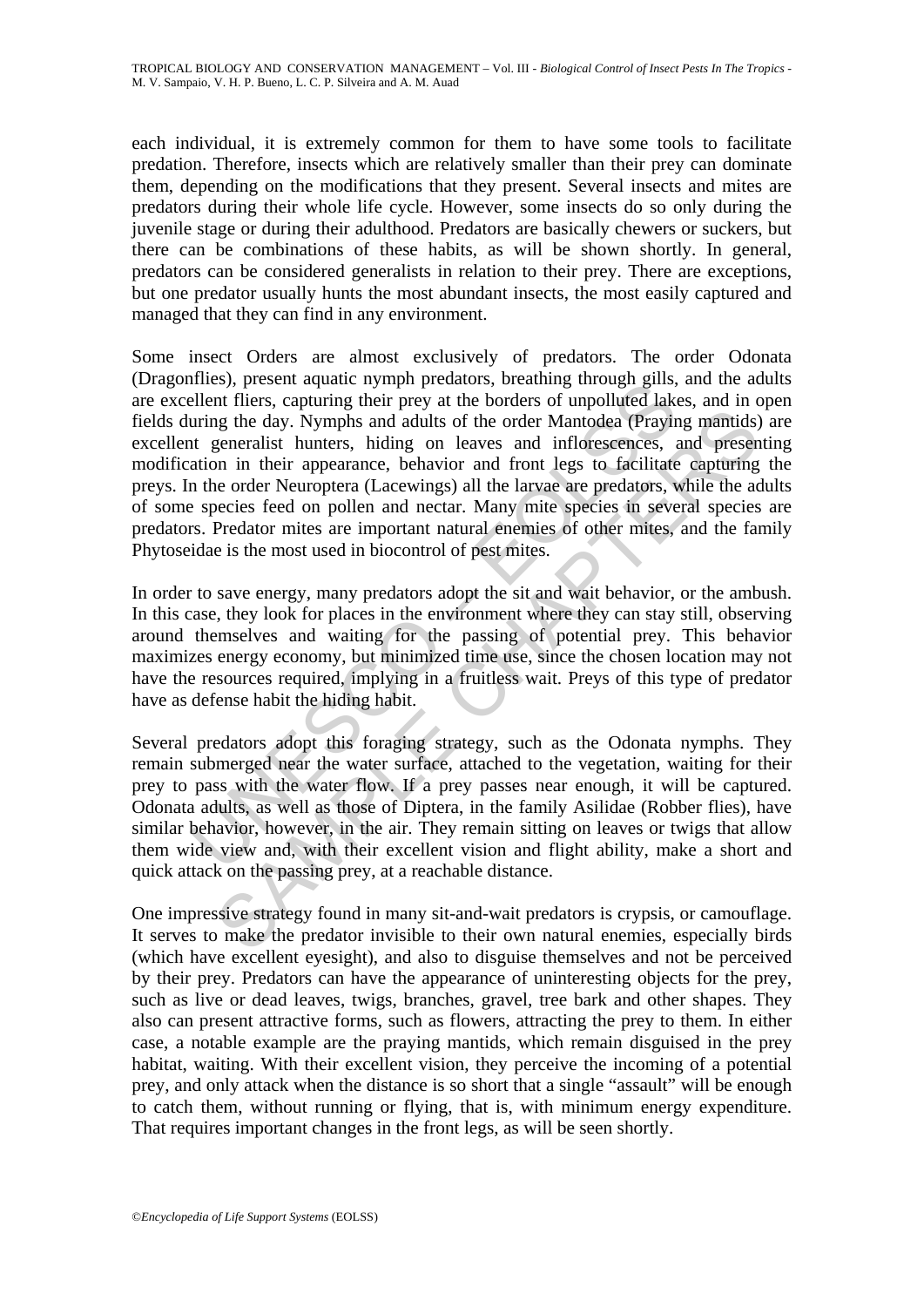Several predators, however, use another prey capture strategy that requires more energy, but demands less time in the capture. These adopt the sit and wait technique, but build traps to accomplish the capture. The best examples of trap builders are the spiders and the Neuroptera larvae of the family Myrmeleontidae (Ant-lions). The spiders present several types of webs to aid the wait behavior. In contrast, the ant-lion larvae build a funnel of loose soil (Figure 1), quite common in sandy soils of tropical regions, and bury themselves in the bottom of the structure. When the prey falls in the funnel and tries to get out, it slips and ends up in the bottom, where the larva captures it, pulling it down, reducing its movements. If the prey escapes and restarts climbing the slope, the ant-lion larva throws soil and sand grains on it, making the prey slip again, until it has no more strength and is dominated. In both cases, spiders and Myrmeleontidae, that build traps, the prey defense strategy is no longer hiding, as with ambushers, but fight with the predator to try and survive.

Many predators, however, adopt active strategies for hunting their prey, instead of sitting and waiting or building traps. The organisms that adopt this strategy maximize energy expenditure, since the active search is much more energy consuming, however, they save immensely in time spent to find the needed resource. There are two possibilities of active search: random or directed.



Figure 1. Loose soil funnel constructed by the ant-lion larva to capture its preys.

Examples of predators that use the random active search strategy are the aphid eater larvae (predators of aphids), such as lady beetles (Coccinellidae) (Figure 2) and the green lacewings (Chrysopidae). These present long and developed legs, and are called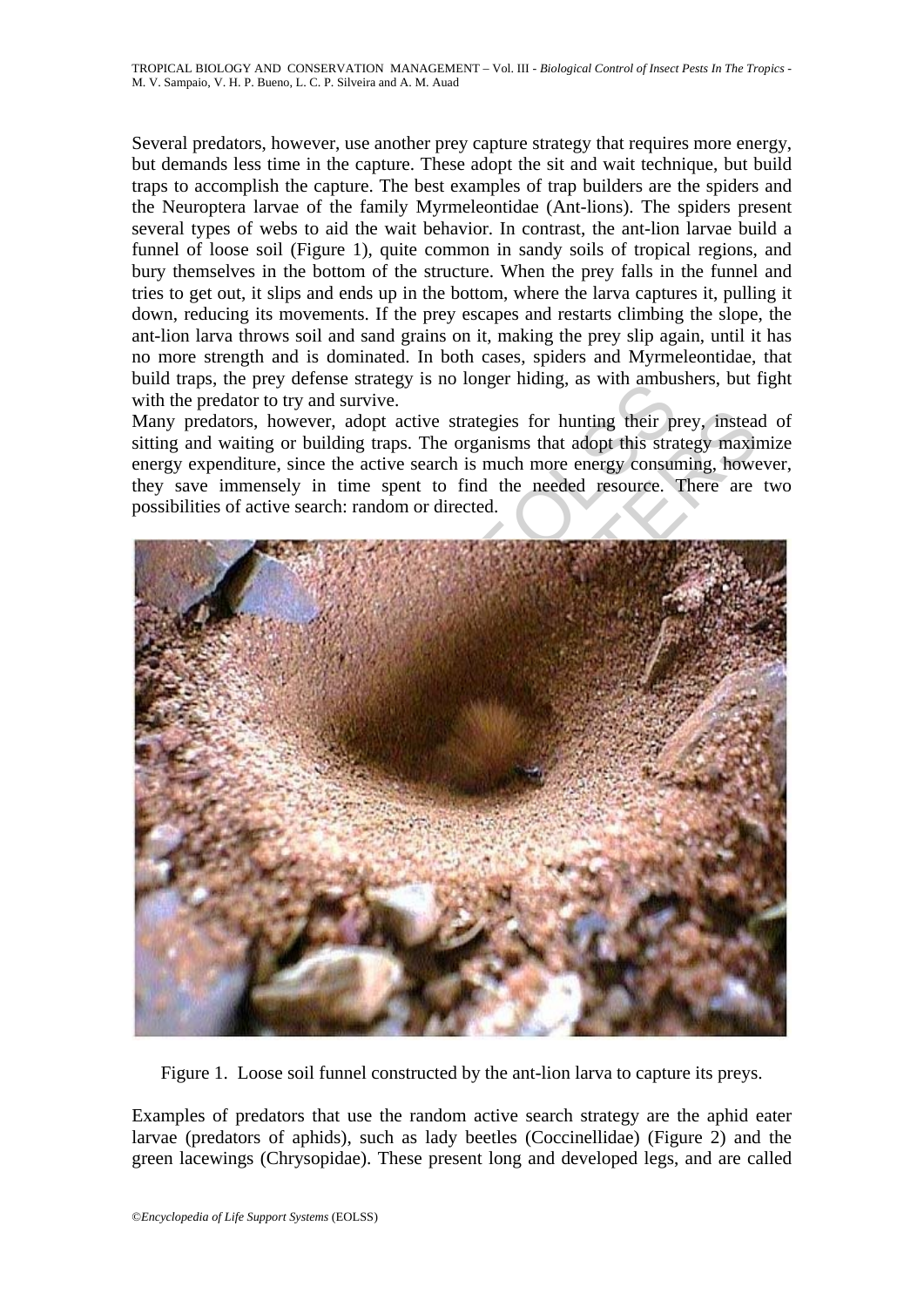campodeiform larvae, adapted to walk quickly or run. Usually they walk randomly on the plant, stopping from time to time, raising the forepart of their bodies and moving the head sideways, looking for prey. If nothing is found, they keep on walking. However, if they see a possible prey, they change behavior, try to eat the pray and, succeeding or not, start making short walks, stopping at shorter intervals to raise their heads. With this behavior, the aphid eating larvae find the aphid colonies, where they remain until the colony is devoured, or until they are satiated.

The active search for prey can be other than randomly, that is, in a directed manner. For this the predators use several signs left in the environment by their prey: it could be volatile substances released by the prey or by the plant attacked; it also could be sounds produced by the prey, as well as light stimuli (vision), tactile and the sense of smell. Usually, the directed search is more developed in parasitoids, or it could be stated that it is more studied in these organism, and, though it is less known in predators, some examples are found in very specialized predators.



Figure 2. Ladybeetle (Coleoptera: Coccinelidae).

Adapted legs to hold the prey are common in some predator groups. The praying mantids and the Mantispids (Neuroptera: Mantispidae) present as the first pair of legs this very typical adaptation, called raptorial leg: The thighs are much elongated, the trochanter allow total articulation with the femora, which are very muscular and with large prickles on the inner face, which can also be present in the tibia. These close over the femora, tightly holding the prey. Spurs on the tibia, aid in this function, in such a way that there is no escape for the captured insect. Once immobilized, the predator uses its mandible to devour the prey, tearing it in parts if necessary. This same modification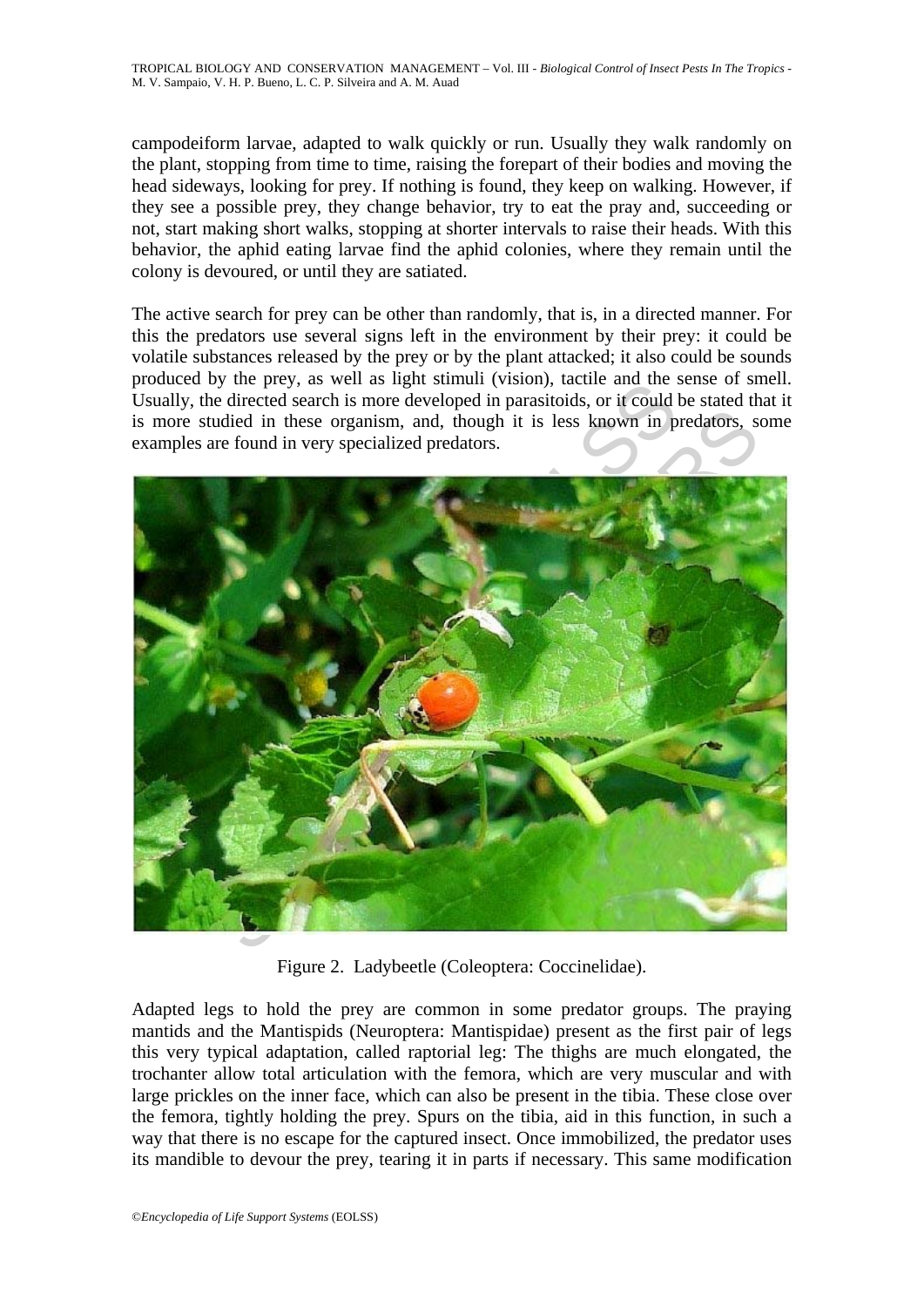can be found in predators of the families Reduviidae and Nabidae (predator assassin bugs) that feed themselves in a different manner.

Many predators, however, use their legs differently. Instead of adapting them to hold the food, use them to reach the prey more quickly: these are long legs, but not necessarily muscular. Their function is to allow a fast foraging on the area, and to run faster than the prey, after its localization. Several predator beetles present this type of leg, called ambulatory. It is the case of Carabidae (Ground Beetles and Tiger Beetles) and of Ladybeetles (Coccinellidae). The adults are good runners, and the larvae are of the type campodeiform, with long legs to allow their random search for prey in the environment.

Another fundamental predation modification is found in the mouthpiece of many insects. Those that have a bite-chewing mouthpiece, often the mandibles are well developed, sclerotized, with pointed teeth or sharp inner faces. Therefore, when the prey is reached, the simple contact of the mandible with the prey tegument is enough to cause a paralyzing injury, and no other modifications are required to hold the prey. This is found in the beetle families mentioned above.

Finameterian preduation information in South in the moutum<br>Those that have a bite-chewing mouthpiece, often the mand<br>ed, sclerotized, with pointed teeth or sharp inner faces. Therefore,<br>ed, the simple contact of the mandib sclerotized, with pointed teeth or sharp inner faces. Therefore, when the the simple contact of the mandible with the prey tegument is enough to can be the simple contact of the mandible with the prey tegument is enough to However, deeper changes can be found in the mandibles of a very peculiar group of predators, the Neuroptera larvae: the larvae of this insect order have a very elongated mandible, which does not have the function of tearing or dilacerating; they have to be acute enough to make a small hole on the prey body. In the inner side of this acute mandible there is a groove, a deep hollow. The jawbones are also long, but in a conical shape, in manner that they connect in parallel to the inner side of the mandibles, making a channel. Through this channel, the Neuroptera inject a special saliva in the prey, with digestive properties, making the extra-oral digestion of their prey. The insect contents are dissolved by the enzymes, and the predator larvae can simply suck the digested contents, as if it were using a soda straw. The Green lacewing (family Chrysopidae), predators of aphids, young caterpillars, scales, insect eggs and other small organisms, are very active and voracious. The genera *Chrysopa* and *Chrysoperla* are widely dispersed in temperate and tropical habitats, effectively controlling several agricultural pests, especially aphids.

Besides the changes in the bite-chewer mouthpiece, adapting to the predatory activity, there are changes in other types of mouthpieces. Such is the case of sucking mouthpieces, also known as beak or rostrum, especially in the Order Hemiptera. This rostrum works as a sheath, containing inside four perforating styles, which are the tools that actually penetrate the prey. This assembly, together, allows the predator to inject a toxic saliva in the prey, paralyzing it. Then the predator sucks the prey's body contents, killing it quickly. Usually, the assassin bug predator families possess short rostrum, thick and with three segments.

Such is the case of the family Anthocoridae, an extremely important group of small predators, which are excellent natural enemies of aphids, whiteflies, young caterpillars, insect eggs and, especially, thrips. The genera *Anthocoris* and *Orius* (Figure 3) are fundamental for the biocontrol of thrips species around the world. Several *Orius* species are multiplied in the laboratory and applied under diverse climate conditions, from temperate to tropical, only to regulate thrips populations, especially in protected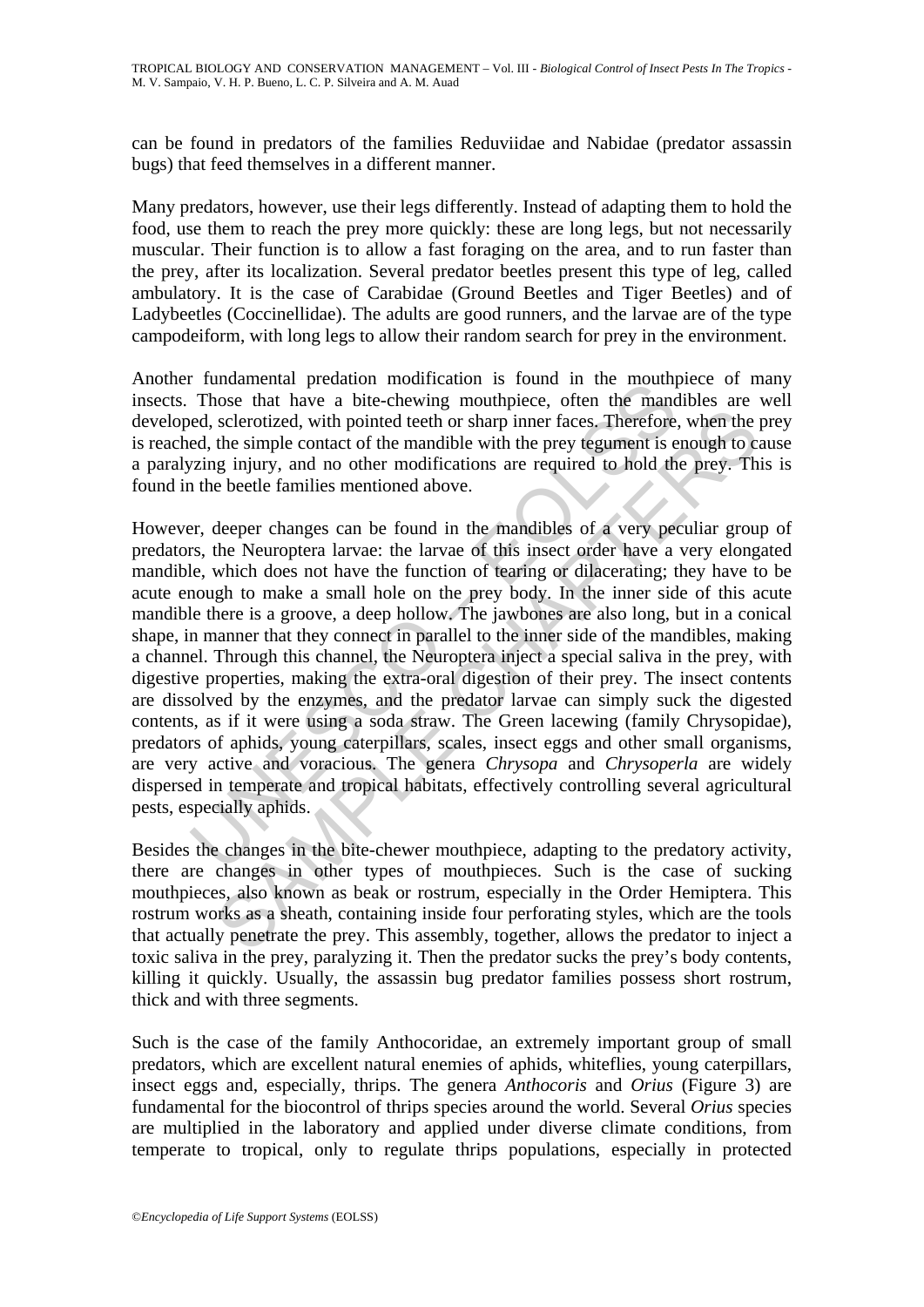### cultivation.

In general, the families Reduviidae, Nabidae and Phymatidae (predators of larger insects), also present rostrum of three segments. Moreover, they also present raptorial forelegs, aiding in prey domination. Giant water bugs, of several different waterbugs families (Belostomatidae, Notonectidae, Naucoridae and Gelastocoridae) present, besides a very strong rostrum, forelegs of the type raptorial, very similar to the previously described raptorial however, without the typical prickles and spurs.

Some typical families of phytophagous stink bugs, with four-segmented rostrum, have important predator examples. This is the case of the genus *Geocoris* in the family Lygaeidae, which is a predator of small insects, but presents a four-segmented rostrum. The same is found in representatives of the tribe Asopini in the family Pentatomidae, where the genera *Podisus*, *Tynacantha* and *Auchaeorrhynchus* are soybean stink bugs predators. Therefore, it is possible to find quite important stink bug predators with foursegmented rostrum.



Figure 3. Piratebug *Orius* (Hemiptera: Anthocoridae).

A third and very useful morphological modification, found in several Hymenopteran predators is the sting. Associated to it there is a poison gland, which is injected in the prey at the predation moment. This poison has special properties, maintaining the prey alive, but immobile. Thus, it can be transported to the nest, where it will be fed to the hymenopteran predator larvae. The principal predator family in this order is Vespidae (wasps) which supply their nests with several kinds of larvae (worms, borers and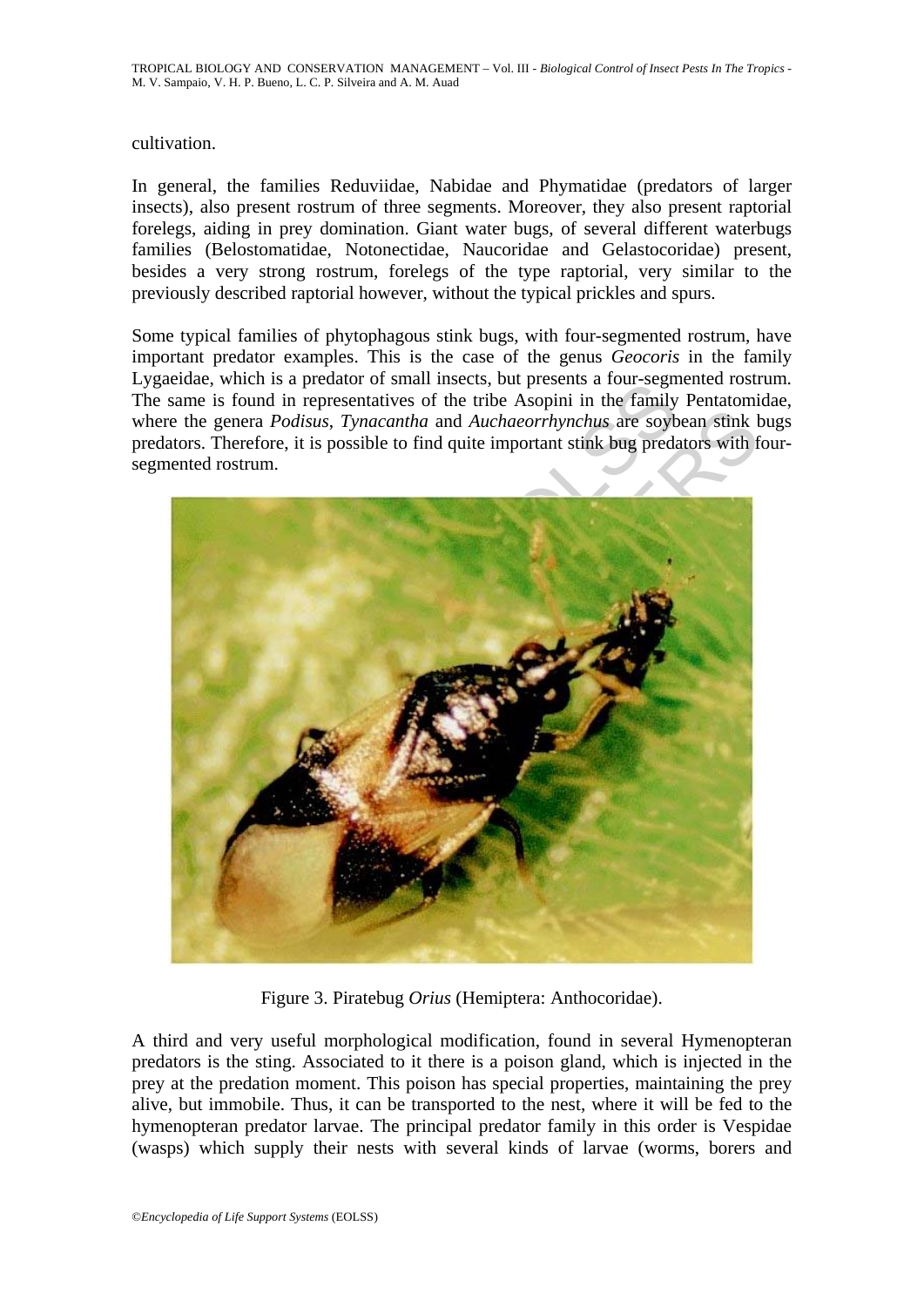caterpillars), accomplishing a major task of natural biological control. Sphecidae and Scoliidae also are hymenopteran predators, with a broader feeding habit, and usually feeding alone (with no organized nests).

## **2.1.2. Parasitoids**

The term parasitoid defines a behavior of host use that exists only in insects. Although the host can be a spider or even a snail, most of the parasitoid hosts are other insects. Parasitoids are insects that develop on or within their host. They require only one host to complete their cycle from egg to adult and kill the host when their cycle is completed (Figure 4). The parasites can use several hosts before completing their life cycle, including hosts of very different groups. Analogously, the parasites normally keep their host alive long enough to complete several parasite generations in this host. The fact that parasitoids use a single host and it is killed every time the parasitoid reaches the adult stage distinguishes parasitoids from parasites. For killing their hosts, the parasitoids are the most effective natural enemies for pest biological control.

Parasitoids use all insect development stages as hosts and can be classified according to the stage used. Egg parasitoids have their whole development within the egg of another insect. Egg-larvae parasitoid is the one that has oviposition within the egg of the host, but its development is completed in the insect's larvae. Also, there are parasitoids of larvae, pupae and larvae-pupae. The adult stage of insects is also used as host, although less frequently and by few parasitoid species.



Figure 4. Life cycle of a parasitoid wasp. A - The female wasp searches for and oviposits inside (or under) its host. B - The parasitoid larva develops inside (or under) the host body. C - The parasitoid larva kills the host at the end of its development. D - The adult parasitoid wasp emerges from its host.

Other parasitoid classifications are related to the position and manner that they use their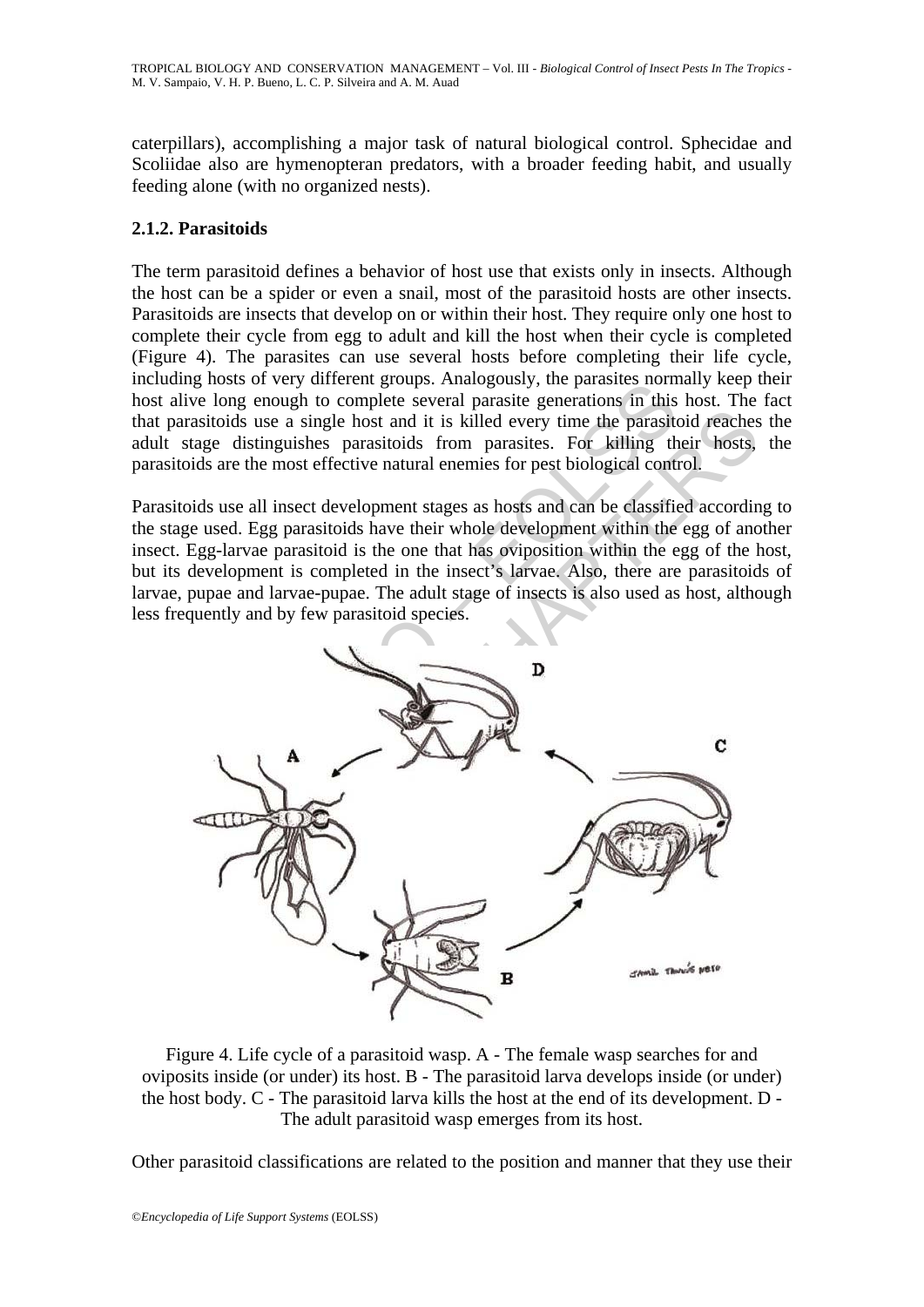hosts. When the parasitoid develops on its host, it is called an ectoparasitoid, in contrast, when the development is inside the host, it is known as an endoparasitoid. If only a single parasitoid completes its cycle per host, then it is called solitary parasitoid; whenever more than one parasitoid develops then it is called gregarious parasitoid. Some parasitoids paralyze their hosts, idiobionts, while others complete their cycle in hosts that move, feed and grow, and are known as koinobionts parasitoids. Some parasitoids have adapted to parasitize other parasitoid. In this case, they are known as hyperparasitoids. The hyperparasitoids are present in several parasitoid families and are harmful for the pest biological control, since they reduce the parasitoid population, decreasing their effect on the pests.

obserts in the minder insect ories, nowever, in Diplera and<br>opptera this group has become abundant. The order Diptera is consquitoes and presents two fly families that are important for<br>Spaquitoes and presents two fly fami itios and presents two fly families that are important for pest biolog<br>titoss and presents two fly families that are important for pest biolog<br>wever, one group of phorids is that of an parasitoids. These parasit<br>of the mos Parasitoids are found in different insect orders; however, in Diptera and especially in Hymenoptera this group has become abundant. The order Diptera is composed of flies and mosquitoes and presents two fly families that are important for pest biological control. The family Phoridae is composed of several fly species that feed on organic matter. However, one group of phorids is that of ant parasitoids. These parasitoids attack one of the most important pests in Latin America, the leaf cutting ants. The phorids are being used in the biological control of fire ants in the USA, a South American pest that has threatened public health is some parts of the USA. The family Tachinidae is exclusively composed of parasitoids, concentrating in the tropical regions of the planet, and playing an important role in natural biological control of many agricultural pests. Although some tachinid species are used in biological control programs, such as the sugar cane borer, the use of this family is much below the potential it represents. The tachinids present a wide range of hosts, from insects to snails. They are parasitoids of several species of caterpillar and stink bug pests. High parasitism indices by tachinids have been found in soybean green stink bug in tropical regions, with significant reductions in the population of this pest. Greater attention should be given to this parasitoid family in tropical regions, to increase its use in pest biological control programs.

Bees, ants and wasps belong to the order Hymenoptera. The vast majority of known hymenoptera is parasitoid or had a parasitoid ancestor. It is estimated that 80% of the 600,000 known species of hymenoptera are parasitoids. At a certain moment it was thought that the hymenoptera parasitoid fauna in the tropics was much smaller than in temperate regions. It was even thought that the plethora of predators in the tropical regions would be responsible for the low parasitoid diversity. Today it is known that the probable lack of knowledge about the parasitoid fauna in the tropics is the mostly responsible for the low number of known species and that their abundance could be greater than that found in temperate regions.

The great host diversity in different habitats makes the hymenoptera parasitoids one of the most important groups for pest biological control, which are used in several biological control programs throughout the world. Since hymenoptera parasitoids attack a more restricted group of hosts, they are, in many cases, preferred in applied biological control than tachinids parasitoids or predators. Four superfamilies deserve mention: Ichneumonoidea, Chalcidoidea, Cynipoidea and Proctrotrupoidea.

Ichneumonoidea is exclusively composed of parasitoids and presents two families,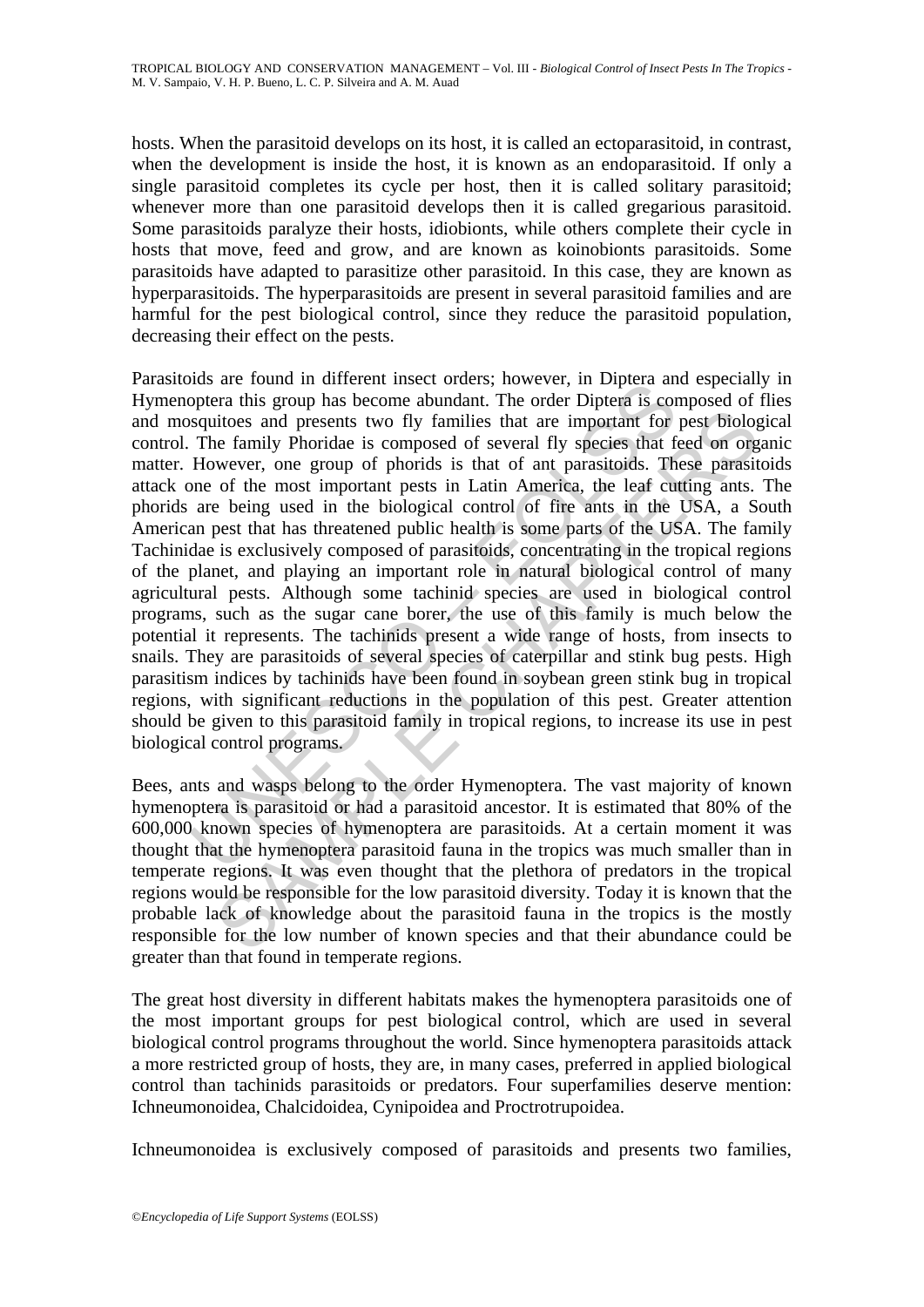Braconidade and Ichneumonidae. Both are widely distributed in the tropical regions and the braconids (Figure 5) are often used in pest biological control programs. The braconids are parasitoids of aphids, caterpillars and fly larvae. This family has been successfully used in the biological control of aphids, fruit flies and stem borers in important tropical cultures, such as citrus, sugarcane and maize.

aliasions. The genus *Applyins* has geta importance for the bloogstocks of citrus, and has been used in large producing areas in the USM merica. The genus *Encarsia* is very important for whitefly biolistic been used aroun exercica. The genus *Encarsia* is very important for whitefly biological conen used around the world for the biocontrol of greenhouse whitefly, are leaf miners parasitoids in important topical cultures, such as collear and The superfamily Chalcidoidea is composed of small wasps, which oftentimes are no longer than a few millimeters. Most of them are parasitoids or hyperparasitoids, with a few phytophagous species. Several families are important for biological control; among them Aphelidae, Eulophidae, Encyrtidae, Pteromalidae and Trichogrammatidae deserve mention. The aphelinids are parasitoids of aphids, scales and whiteflies. Some are hyperparasitoids. The genus *Aphytis* has great importance for the biological control of scale pests of citrus, and has been used in large producing areas in the USA, Africa, and South America. The genus *Encarsia* is very important for whitefly biological control, and has been used around the world for the biocontrol of greenhouse whitefly. The eulophids are leaf miners parasitoids in important tropical cultures, such as coffee, potatoes and citrus, besides the parasitoids of fruit flies. The encyrtids are scale and mealybug parasitoids, consisting of important natural enemies in coffee, citrus, pineapple and cassava. The pteromalids present a wide range of hosts, parasitizing caterpillars, beetle larvae and fly pupae. Several species of disease transmitting flies and pests in animal raising are parasitized in the tropics, during the pupae stage by pteromalids. Both encyrtids and pteromalids present hyperparasitoid species. The family Trichogrammatidae is composed of butterfly and moth egg parasitoids. The genus *Trichogramma* is the most used in the world for biological control and on several pest species in a diversity of tropical cultures, such as tomato, maize, cotton and sugar cane.

The family Figitidae deserves special mention in the superfamily Cynipoidea. The figitids are fly larvae parasitoids and are found parasitizing many important species of leaf miners and fruit flies. In tropical regions, it plays a major role in cultures such as potato, common beans and tomato, and in fruit crops, such as guava and orange. An important group of aphid hyperparasitoids is found in Figitidae, which cause serious limitations on the natural and applied biological control with the use of aphid parasitoids.

The superfamily Proctrotuproidea is highlighted for the use of egg parasitoids of the family Scelionidae. The scelionids are natural enemies of stink bugs, with great importance for the natural biological control of pest stink bugs. The use of these parasitoids in soybean stink bugs biocontrol has been used in many parts of the world.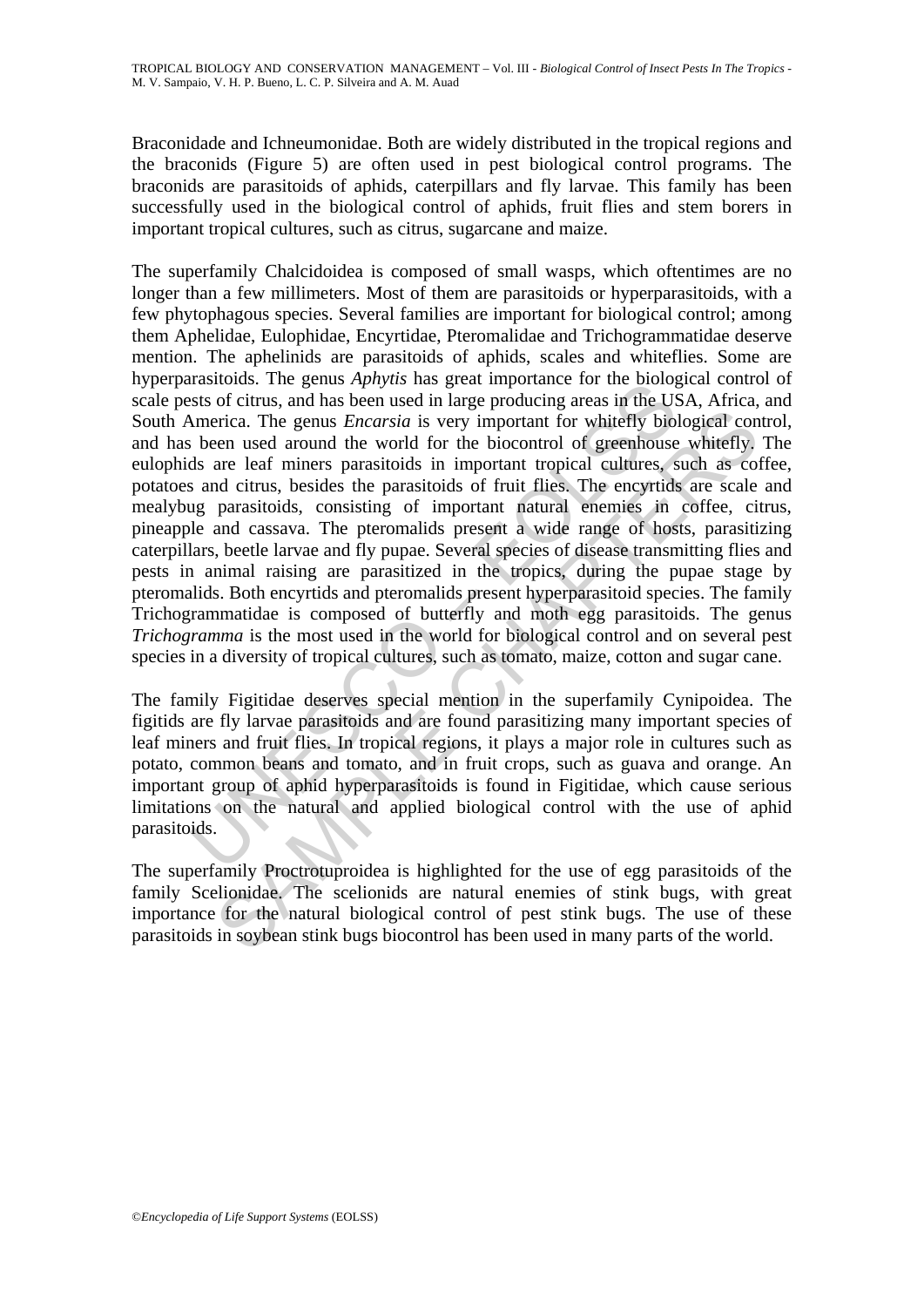TROPICAL BIOLOGY AND CONSERVATION MANAGEMENT – Vol. III - *Biological Control of Insect Pests In The Tropics* - M. V. Sampaio, V. H. P. Bueno, L. C. P. Silveira and A. M. Auad



Figure 5. Braconid parasitoid wasp.

# TO ACCESS ALL THE **43 PAGES** OF THIS CHAPTER, Visit: http://www.eolss.net/Eolss-sampleAllChapter.aspx

#### **Bibliography**

- - -

Altieri M.A., Nicholls C.I. (2003). *Biodiversity and pest management in agroecosystems*, 236 pp. New York: Haworth. [This presents a general and a specific perspective about environment diversification in relation to pest management].

Alves S.B. (1998). *Controle Microbiano de Insetos*, 1163 pp. Piracicaba: Ceres. [This presents basic information about insect control with entomopathogens in Brazil].

Andow D.A. (1991). Vegetational diversity and arthropod population response. *Annual Review of Entomology* **36**, 561-586. [This presents a review about several studies on diversification and its effects on insects].

Bigler F., Bale J.S., Cock M.J.W, Dreyer H., Greatrex R., Kuhlmnn U., Loomans A.J.M., van Lenteren J.C. (2005). Guidelines on information requirements for import and release of invertebrate biological control agents in European countries. *Biocontrol News and Information* **26**, 115N-123N. [This presents information and suggestions for exotic natural enemies' introduction].

Browning H.W. (1992). Overview of biological control of Homopterous pests in the Caribbean. *Florida Entomologist* **75**, 440-446. [This presents a review about classical biological control of citrus whitefly in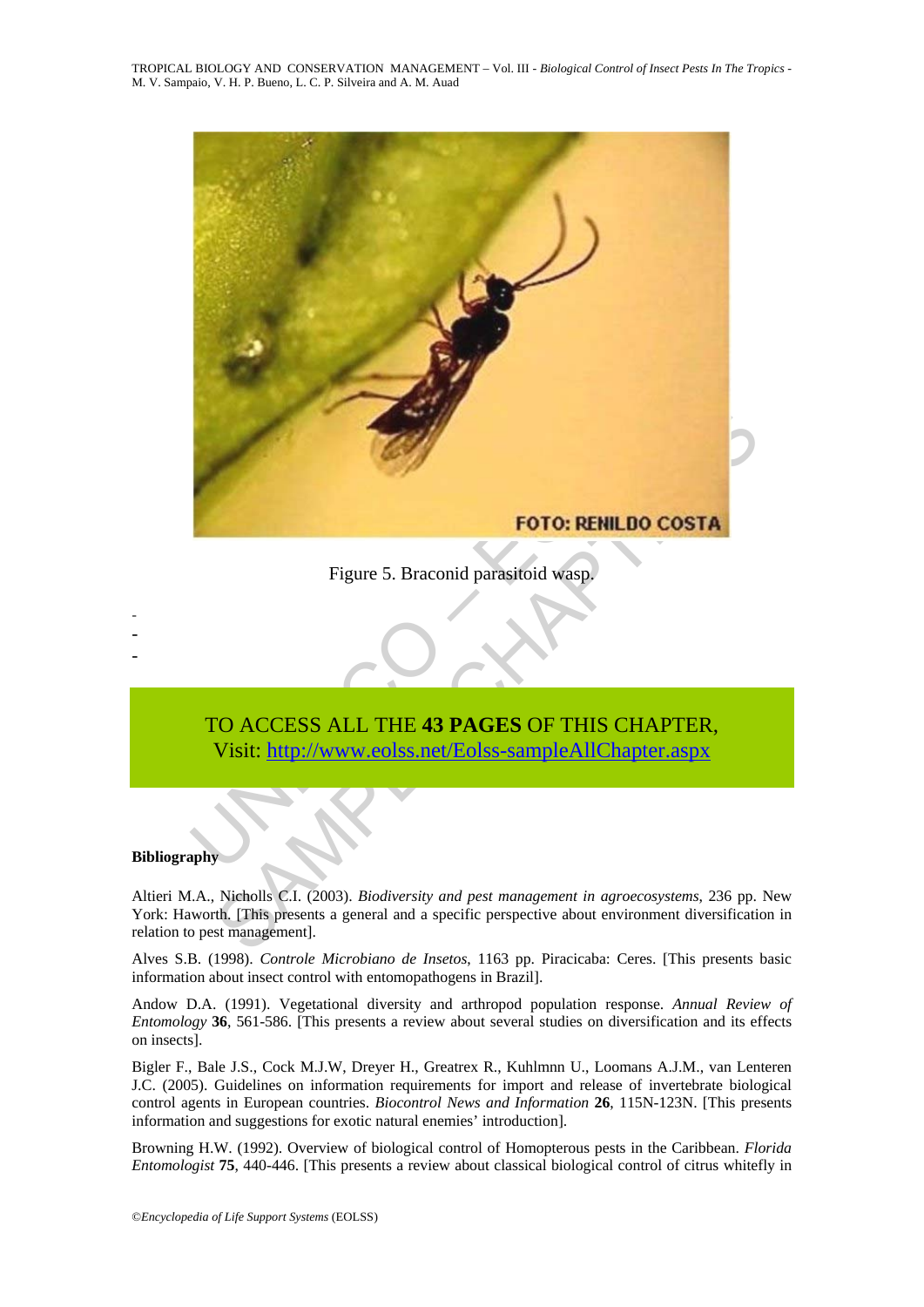TROPICAL BIOLOGY AND CONSERVATION MANAGEMENT – Vol. III - *Biological Control of Insect Pests In The Tropics* - M. V. Sampaio, V. H. P. Bueno, L. C. P. Silveira and A. M. Auad

Central America].

Bueno V.H.P. (2000). *Controle Biológico de Pragas: Produção Massal e Controle de Qualidade*, 207 pp. Lavras: UFLA. [This presents several chapters detailing basic concepts and pest biocontrol in Brazil].

Cortesero A.M., Stapel J.O., Lewis W.J. (2000). Understanding and manipulating plant attributes to enhance biological control. *Biological Control* **17**, 35-49. [This presents several plant characteristics to be promoted in the environment].

DeBach P. (1974). *Biological control by natural enemies*, 323 pp. London: Cambridge University. [This presents historical programs of classical biological control].

Greathead D.J. (2003). Historical overview of biological control in Africa. *Biological Control in IPM Systems in Africa*, (ed. P Neuenschwander, C Borgemeister, J Langewald), 1-26. Wallingford: CABI. [This presents a historical review of biological control in Africa].

Gullan, P.J., Cranston, P. (2005). *The Insects: An Outline of Entomology*, 505 pp. Davis: Academic. [This presents important aspects on insect ecology].

Landis D.A., Wratten S.D., Gurr G.M. (2000). Habitat management to conserve natural enemies of arthropod pests in agriculture. *Annual Review of Entomology* **45**, 175-201. [This presents a general overview about management of cultivation habitat and the conservation of beneficial species].

1J., Cranston, P. (2005). *The Insects: An Outline of Entomology*, 505 pp. Davis<br>mportant aspects on insect ecology].<br>A., Wratten S.D., Gurr G.M. (2000). Habitat management to conserve n.<br>A., Wratten S.D., Gurr G.M. (2000 STRINGTON THEONOMIC CONSIDENT (IT). The UNITRID MORE THAND IN UNITRID TO EXECUTE THART AND INCREDIBY AS 175-201. This presents a gent unanagement of cultivation habitat and the conservation of beneficial species). COOS). Michaud J.P. (2003). Three targets of classical biological control in the Caribbean: success, contribution, and failure. *1st International Symposium on Biological Control of Arthropods,* 335-342. Honolulu: USDA. http://www.bugwood.org/arthropod/day5/Michaud.pdf. [This presents a review about classical biological control of citrus whitefly in Caribbean].

Pacora J.F. (1979). El ciciu y los resultados de la investigacion en apoyo a la produccion agraria. *Revista Peruana de Entomologia* **22**, 99-102. [This presents a review of the major classical biological control cases in Peru].

Parra J.R.P., Botelho P.S.M., Corrêa-Ferreira B.S., Bento J.M. (2002). C*ontrole Biológico no Brasil: Predadores e Parasitóides*, 635 pp. São Paulo: Manole. [This presents a compilation of several chapters on biological control in Brazil].

Singh S.P. (2004). *Some Success Stories in Classical Biological Control of Agricultural Pests in India*, 73 pp. Bangkok: APAARI. [This presents a historical review of biocontrol in India].

Van Driesche R.G., Bellows T.S. (1996). *Biological Control*, 539 pp. Boston: Kluwer Academic. [This presents information in all pest insect biocontrol areas].

Van Lenteren J.C., Bueno, V.H.P. (2003). Augmentative biological control of arthropods in Latin America. *Biocontrol* **48**, 123-139. [This presents an updated review on biocontrol in Latin America].

Waterhouse D.F. (1998). *Biological Control of Insect Pests: Southeast Asian Prospects*, 548 pp. ACIAR Monograph No. 51, Melbourne: Brown Prior Anderson. [This presents a relation of the most promising pest insects that could be targets for the classical biological control in Southeast Asia].

Waterhouse D.F., Sands D.P.A. (2001). *Classical Biological Control of Arthropods in Australia*, 560 pp. ACIAR Monograph No. 77, Melbourne: Brown Prior Anderson. [This presents a historical review about classical biological control in Australia].

#### **Biographical Sketches**

**Marcus Vinicius Sampaio** is Professor of Entomology at the Universidade Federal de Uberlândia (Federal University of Uberlândia), Uberlândia, Minas Gerais, Brazil. His teaching and research interest are in biological control of insects at graduate and post-graduate courses in Agriculture. He develops research in the biological control of aphids with parasitoids (Hymenoptera: Braconidae, Aphidiinae) including the areas of behavior, biology, taxonomy and the use of these natural enemies in the control of aphid pests in Agriculture. Recently, he is working with the biological control of pest species in horticulture and with parasitoid diversity and their host aphids and host plants relationships.

**Vanda Helena Paes Bueno** is Professor, biological control of pests, at the Universidade Federal de